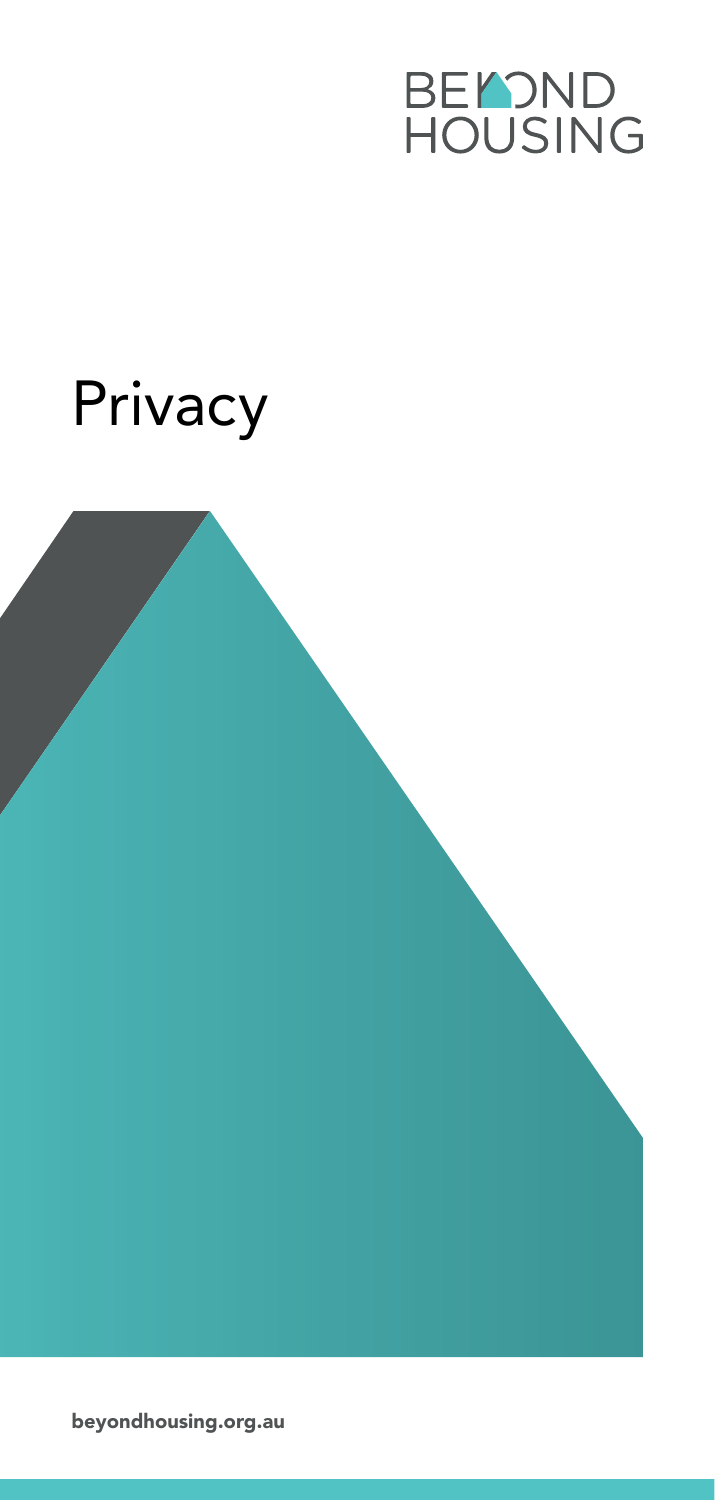### We will only collect personal information from you with your knowledge and consent.

Before we ask you for any personal information, we'll explain what we need and why. Then you'll be asked to sign a form giving your consent for us to collect, store and where necessary, share this information with other services.

#### We will only use your personal information to help with your housing.

We may ask about your:

- Income
- Household size
- Current situation.

You may also be asked to provide sensitive information such as your racial or ethnic origin.

Information you give us will be used to help with your housing and improve our services.

#### We will not give your personal information to anyone else without your consent, except if required by law.

Your information will only be used by workers who are directly involved in supporting you. We'll get your consent before this information is shared with other services.

These services might include:

- The Department of Health and Human Services (Housing)
- Centrelink
- Australian Institute for Health and Wellbeing
- Specified support agencies.

BeyondHousing respects your privacy, your dignity and your culture. We are a Child Safe organisation and all offices are disability accessible. Interpreter services are also available. All services are free of charge.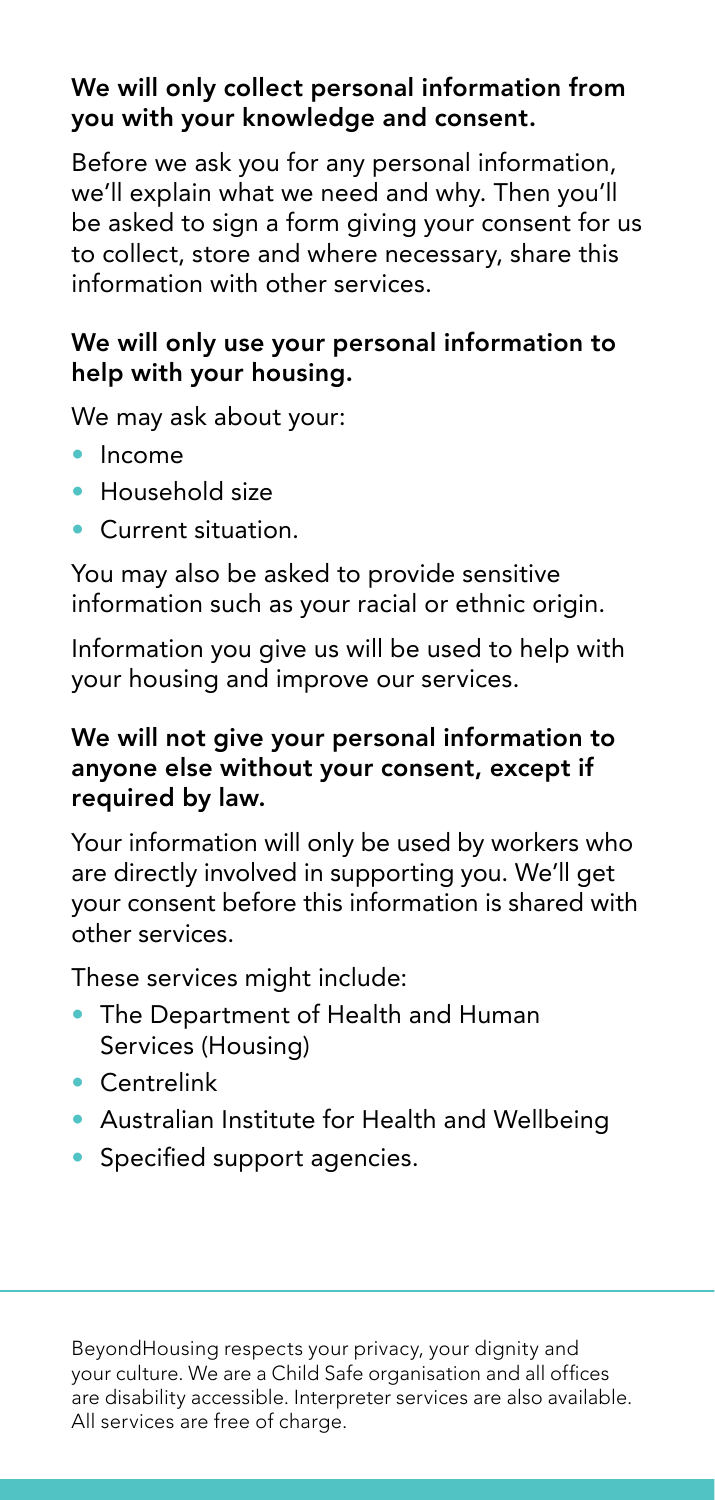These services will provide information to us about your income, housing history etc. Information will be shared verbally and in writing.

We'll make sure your information is not given to other services or people without your consent, except if required by law. BeyondHousing won't provide your details to any marketing company.

Your consent to share your information is valid for six months. You can withdraw your consent at any time.

## Your personal information will be protected by BeyondHousing.

All your information is protected by our secure systems and BeyondHousing staff are trained in handling and protecting your personal information.

You have the right to see what information we have about you. Ask a staff member if you'd like to see your file. If the information is incorrect or out of date, you have the right to request a correction.

# If you have questions about your privacy, please ask us.

- If you have any questions about your privacy, please speak to a staff member
- If you believe that we have breached your privacy, ask to speak with a Manager
- If you're unhappy with the response, you can make a complaint to the CEO. We will aim to resolve your complaint within 30 days
- If you're not satisfied with our response, you can lodge a complaint with the Commissioner for Privacy and Data Protection at cpdp.vic.gov.au.